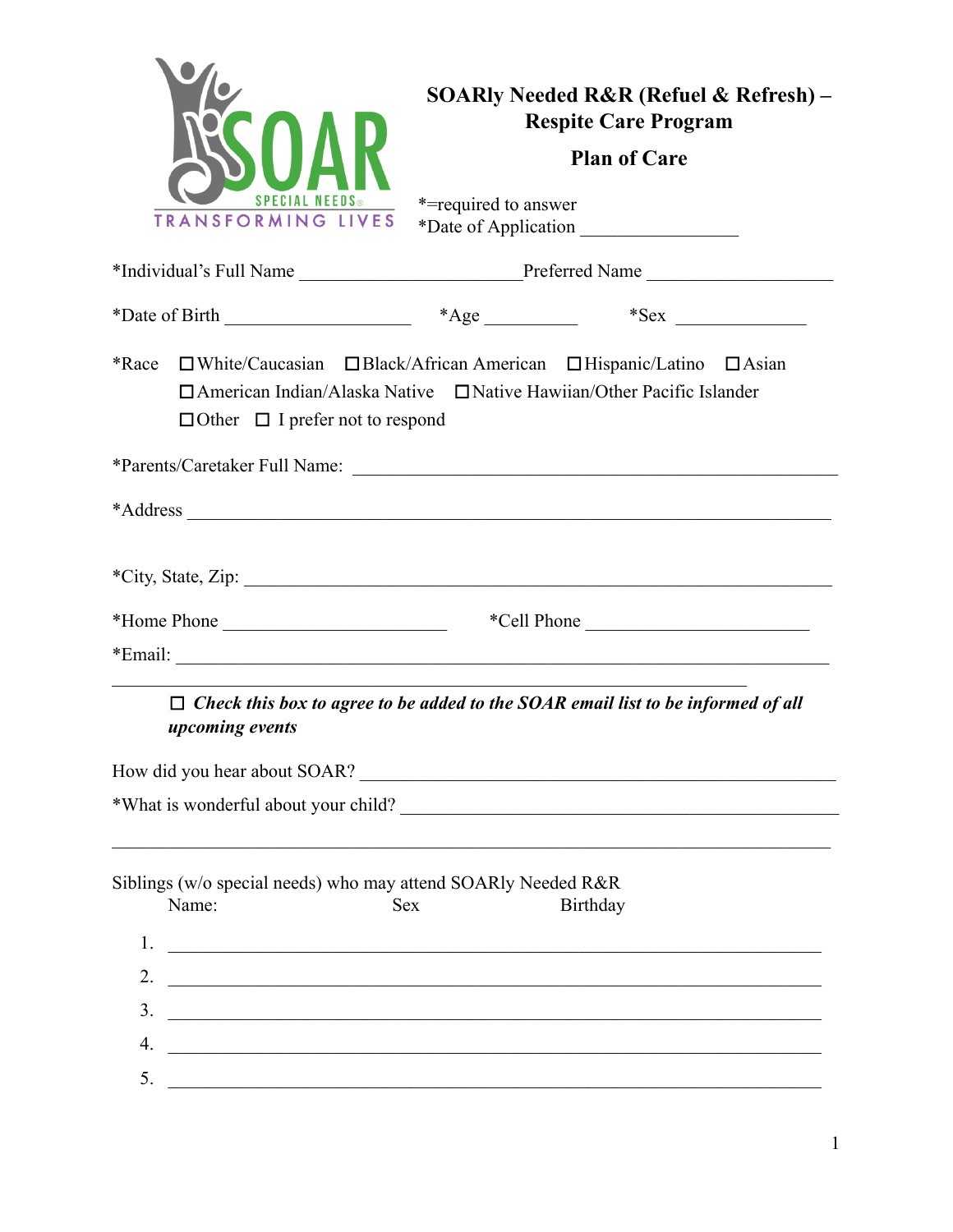In the event of an emergency and we cannot reach you, the following person may be called and is authorized to pick up my child. (Positive ID must be provided before your child will be released.)

| Name<br><u> 2008 - Jan James James James James James James James James James James James James James James James James J</u> | Relationship expansion of the state of the state of the state of the state of the state of the state of the state of the state of the state of the state of the state of the state of the state of the state of the state of t |
|------------------------------------------------------------------------------------------------------------------------------|--------------------------------------------------------------------------------------------------------------------------------------------------------------------------------------------------------------------------------|
|                                                                                                                              |                                                                                                                                                                                                                                |
| *Diagnosis: Please check all that apply & indicate severity (mild, moderate, profound):                                      |                                                                                                                                                                                                                                |
| Autism<br>П                                                                                                                  |                                                                                                                                                                                                                                |
| Cerebral Palsy<br>ΙI                                                                                                         |                                                                                                                                                                                                                                |
| <b>Cystic Fibrosis</b><br>П                                                                                                  |                                                                                                                                                                                                                                |
| Developmental Delay<br>ΙI                                                                                                    |                                                                                                                                                                                                                                |
| Down syndrome<br>ΙI                                                                                                          |                                                                                                                                                                                                                                |
| <b>Emotional Disability</b><br>П                                                                                             |                                                                                                                                                                                                                                |
| Fragile X Syndrome<br>П                                                                                                      |                                                                                                                                                                                                                                |
| Hearing Impaired<br>П                                                                                                        |                                                                                                                                                                                                                                |
| <b>Intellectual Disability</b><br>П                                                                                          |                                                                                                                                                                                                                                |
| Learning Disability<br>П                                                                                                     |                                                                                                                                                                                                                                |
| Multiple Handicaps<br>П                                                                                                      |                                                                                                                                                                                                                                |
| Muscular Dystrophy<br>П                                                                                                      |                                                                                                                                                                                                                                |
| Multiple Handicaps<br>П                                                                                                      |                                                                                                                                                                                                                                |
| Physically Disabled<br>ΙI                                                                                                    |                                                                                                                                                                                                                                |
| Rett Syndrome<br>П                                                                                                           |                                                                                                                                                                                                                                |
| Seizure Disorder                                                                                                             |                                                                                                                                                                                                                                |
| Tourettes Syndrome<br>П                                                                                                      |                                                                                                                                                                                                                                |
| Visually Impaired<br>П                                                                                                       |                                                                                                                                                                                                                                |
| Other, Please describe:<br>П                                                                                                 |                                                                                                                                                                                                                                |
|                                                                                                                              |                                                                                                                                                                                                                                |
| <i><b>*Seizures:</b></i>                                                                                                     |                                                                                                                                                                                                                                |
| $\Box$ None<br>$\Box$ Controlled $\Box$ Uncontrolled                                                                         |                                                                                                                                                                                                                                |
|                                                                                                                              |                                                                                                                                                                                                                                |
|                                                                                                                              |                                                                                                                                                                                                                                |
| *Communication Needs:<br>$\Box$ Predominantly Non-Verbal                                                                     | $\Box$ Predominantly Verbal                                                                                                                                                                                                    |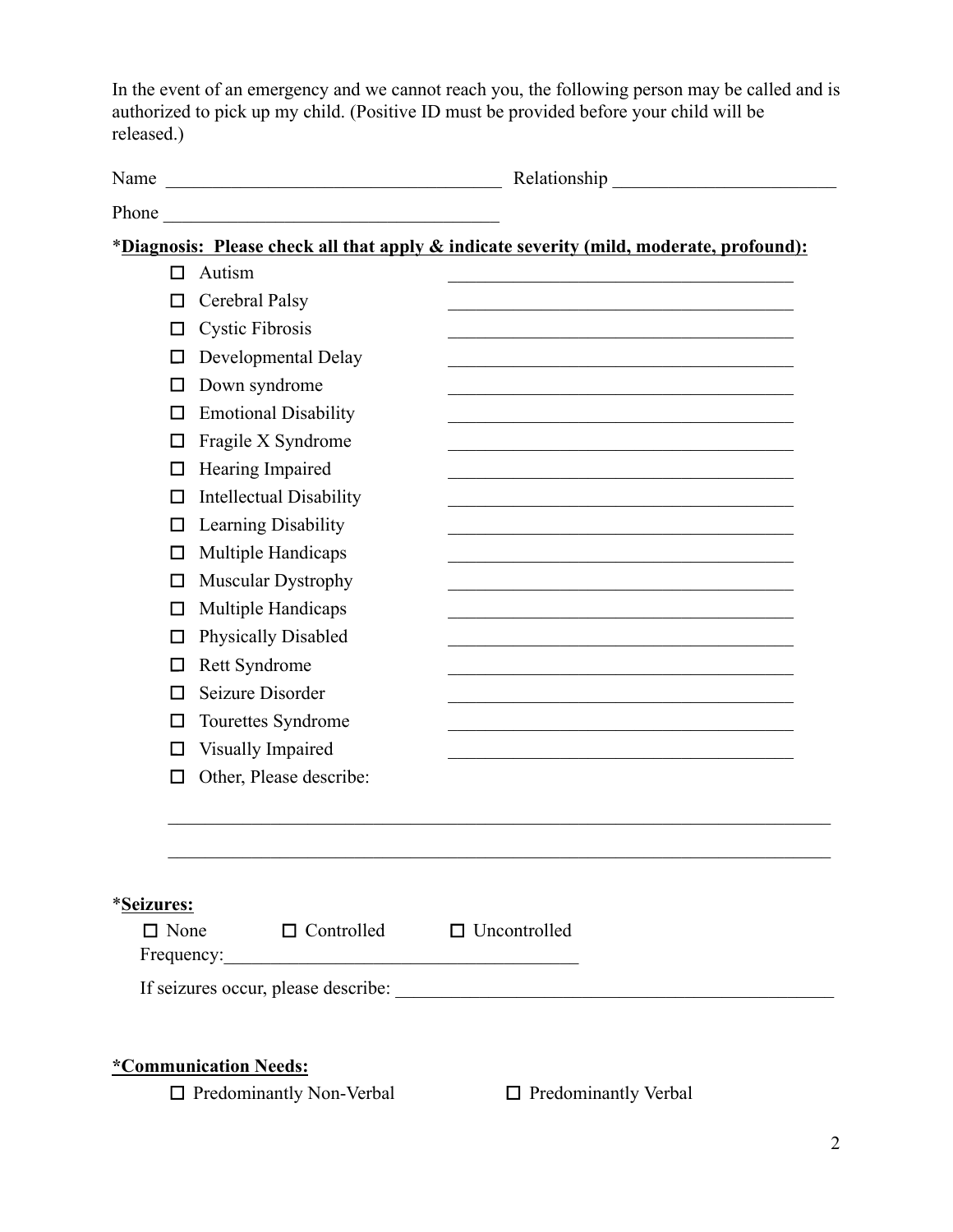$Chack$  all that apply

| Check all that apply:                                                                                                                                                                                                           |                                                                                                                       |
|---------------------------------------------------------------------------------------------------------------------------------------------------------------------------------------------------------------------------------|-----------------------------------------------------------------------------------------------------------------------|
| $\Box$ Speaks clearly                                                                                                                                                                                                           | $\Box$ Requires prompts/cues to initiate                                                                              |
| $\Box$ Vocalizations not always understood                                                                                                                                                                                      | $\Box$ Requires prompts to interact                                                                                   |
| $\Box$ Can express basic needs and wants by:                                                                                                                                                                                    |                                                                                                                       |
| $\Box$ Eye contact                                                                                                                                                                                                              |                                                                                                                       |
|                                                                                                                                                                                                                                 | $\Box$ Gestures – Give examples: $\Box$                                                                               |
|                                                                                                                                                                                                                                 |                                                                                                                       |
|                                                                                                                                                                                                                                 | □ Assistive Technology (picture boards, books, talkers) _______________________                                       |
|                                                                                                                                                                                                                                 |                                                                                                                       |
| $\Box$ Able to read                                                                                                                                                                                                             | <u> 1989 - Johann Barn, amerikan berkema dalam berkema dalam berkema dalam berkema dalam berkema dalam berkema da</u> |
|                                                                                                                                                                                                                                 | $\Box$ What level? $\Box$                                                                                             |
| $\Box$ Able to write                                                                                                                                                                                                            |                                                                                                                       |
|                                                                                                                                                                                                                                 | $\Box$ What level? $\Box$                                                                                             |
| *Sensory needs:<br>$\Box$ Likes noise $\Box$ Sound Sensitive<br>*Mobility needs:<br>$\Box$ Walks independently $\Box$ Uses cane/crutches<br>$\Box$ Uses wheelchair<br>$\Box$ Power chair<br>$\Box$ Manual Chair<br>$\Box$ Other | $\Box$ Uses walker                                                                                                    |
| *Dietary/Feeding Needs:                                                                                                                                                                                                         |                                                                                                                       |
| List all diet restrictions:                                                                                                                                                                                                     |                                                                                                                       |
|                                                                                                                                                                                                                                 |                                                                                                                       |
|                                                                                                                                                                                                                                 | and the control of the control of the control of the control of the control of the control of the control of the      |
| Please check all that apply:                                                                                                                                                                                                    |                                                                                                                       |
| $\Box$ Eats by mouth<br>$\Box$ Independent with set-up                                                                                                                                                                          | $\Box$ NPO (Nothing by mouth)                                                                                         |
| $\Box$ Eats by G-tube<br>$\Box$ Feeds self with prompts                                                                                                                                                                         | $\Box$ Uses special utensils/cup                                                                                      |
| $\Box$ Requires supervision/physical assistance while eating<br>List any special equipment or positioning needed for feeding:                                                                                                   |                                                                                                                       |

## **Medication/Medical Information:**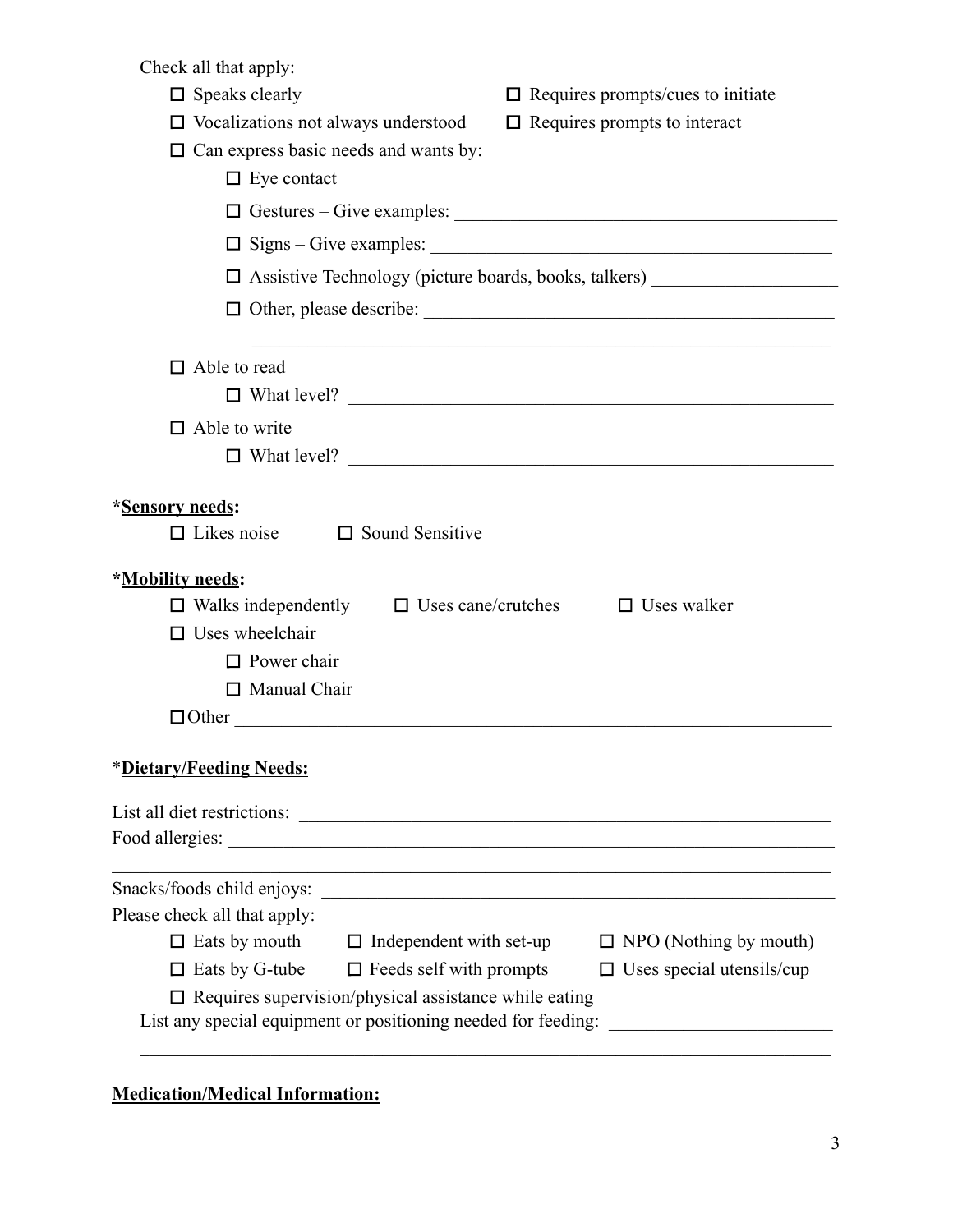## **\*\*If you have a medical plan of care for emergencies, please attach a copy. The same plan that you have for school or daycare provider is acceptable.**

| Health Insurance Co. $\qquad \qquad \qquad$ ID#<br>Please list medications that are taken on a regular basis.<br>When Taken How administered<br>Medication<br>$3.$ $\overline{\phantom{a}}$<br>4. $\overline{\phantom{a}}$<br>6.<br><u> 1989 - Jan Samuel Barbara, margaret e popularista e popularista e popularista e popularista e popularista e</u> |
|---------------------------------------------------------------------------------------------------------------------------------------------------------------------------------------------------------------------------------------------------------------------------------------------------------------------------------------------------------|
|                                                                                                                                                                                                                                                                                                                                                         |
|                                                                                                                                                                                                                                                                                                                                                         |
| Allergies to medications:                                                                                                                                                                                                                                                                                                                               |
|                                                                                                                                                                                                                                                                                                                                                         |
|                                                                                                                                                                                                                                                                                                                                                         |
|                                                                                                                                                                                                                                                                                                                                                         |
|                                                                                                                                                                                                                                                                                                                                                         |
|                                                                                                                                                                                                                                                                                                                                                         |
|                                                                                                                                                                                                                                                                                                                                                         |
|                                                                                                                                                                                                                                                                                                                                                         |
| Allergy Severity of Reaction<br><b>Action Steps</b>                                                                                                                                                                                                                                                                                                     |
|                                                                                                                                                                                                                                                                                                                                                         |
| 2. $\overline{\phantom{a}}$                                                                                                                                                                                                                                                                                                                             |
| $3.$ $\overline{\phantom{a}}$                                                                                                                                                                                                                                                                                                                           |
| 4. $\overline{\phantom{a}}$                                                                                                                                                                                                                                                                                                                             |
| 5.<br><u> 1980 - Johann John Stone, Amerikaansk politiker (</u>                                                                                                                                                                                                                                                                                         |
|                                                                                                                                                                                                                                                                                                                                                         |
|                                                                                                                                                                                                                                                                                                                                                         |

\*Please list any medical or special precautions for managing the following concerns and check any that apply and explain:

| $\Box$ Seizures           |  |
|---------------------------|--|
| $\Box$ G-Tube             |  |
| $\Box$ Trach              |  |
| $\Box$ Positioning        |  |
| $\Box$ Respiratory $\Box$ |  |

## **\*Toilet/Hygiene Needs: Check all that apply**

☐ Uses toilet independently ☐ Uses toilet with supervision

 $\Box$  Needs transfer assistance. Explain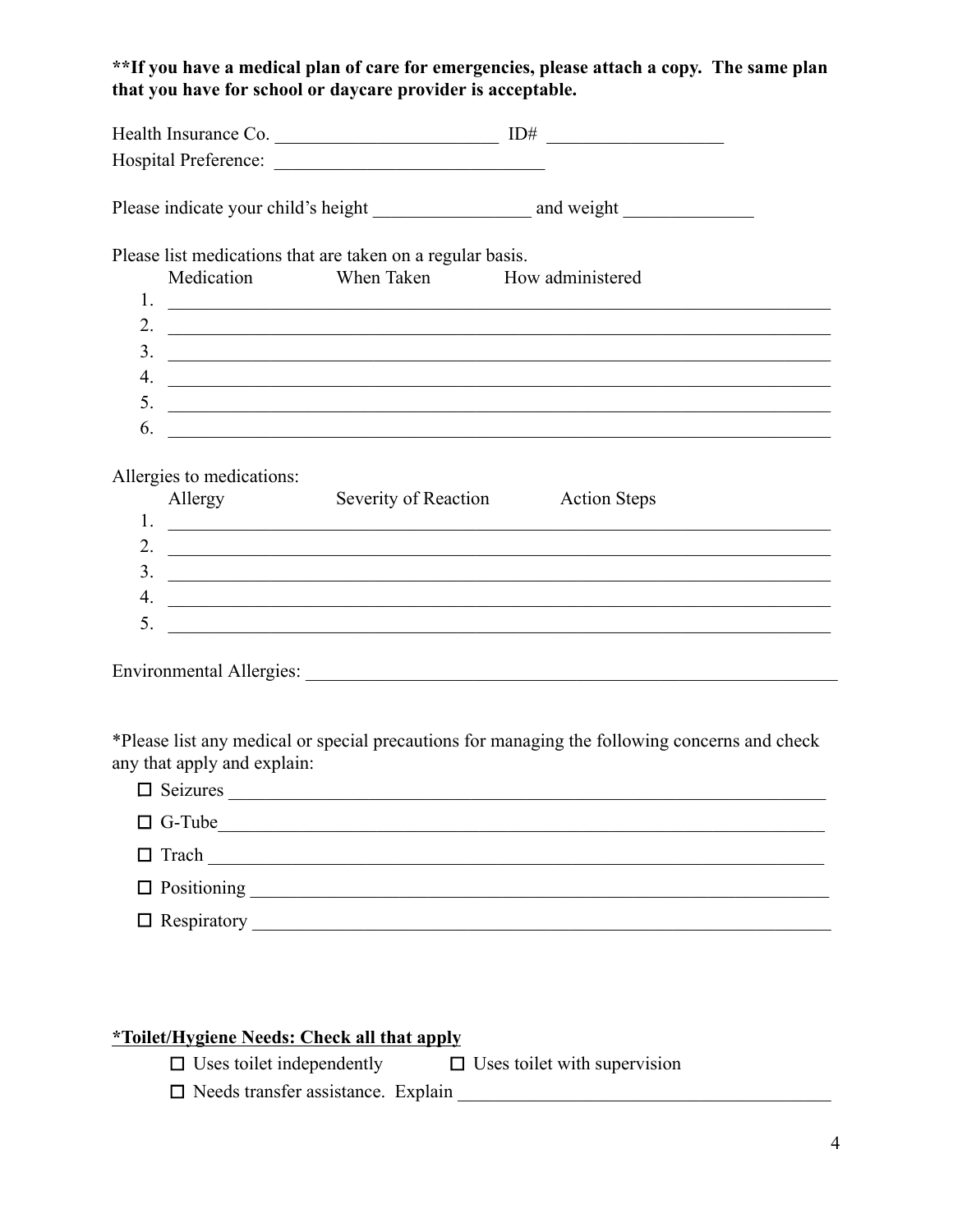$\Box$  Follows schedule. Explain

□ Wears diapers/pull ups. Explain changing instructions \_\_\_\_\_\_\_\_\_\_\_\_\_\_\_\_\_\_\_\_\_\_\_\_

List signs or gestures that may indicate their need to be changed or go to the bathroom:

 $\mathcal{L}_\text{max} = \mathcal{L}_\text{max} = \mathcal{L}_\text{max} = \mathcal{L}_\text{max} = \mathcal{L}_\text{max} = \mathcal{L}_\text{max} = \mathcal{L}_\text{max} = \mathcal{L}_\text{max} = \mathcal{L}_\text{max} = \mathcal{L}_\text{max} = \mathcal{L}_\text{max} = \mathcal{L}_\text{max} = \mathcal{L}_\text{max} = \mathcal{L}_\text{max} = \mathcal{L}_\text{max} = \mathcal{L}_\text{max} = \mathcal{L}_\text{max} = \mathcal{L}_\text{max} = \mathcal{$ 

 $\mathcal{L}_\text{max} = \mathcal{L}_\text{max} = \mathcal{L}_\text{max} = \mathcal{L}_\text{max} = \mathcal{L}_\text{max} = \mathcal{L}_\text{max} = \mathcal{L}_\text{max} = \mathcal{L}_\text{max} = \mathcal{L}_\text{max} = \mathcal{L}_\text{max} = \mathcal{L}_\text{max} = \mathcal{L}_\text{max} = \mathcal{L}_\text{max} = \mathcal{L}_\text{max} = \mathcal{L}_\text{max} = \mathcal{L}_\text{max} = \mathcal{L}_\text{max} = \mathcal{L}_\text{max} = \mathcal{$ 

## **\*Behavior Management:**

\*Behavior Concerns: Please share any behaviors we should be aware of (i.e. aggressive behavior, tantrums, wandering): \_\_\_\_\_\_\_\_\_\_\_\_\_\_\_\_\_\_\_\_\_\_\_\_\_\_\_\_\_\_\_\_\_\_\_\_\_\_\_\_\_\_\_\_\_\_\_\_\_\_\_\_\_\_\_\_\_\_\_\_\_\_\_\_\_\_\_  $\mathcal{L}_\mathcal{L} = \{ \mathcal{L}_\mathcal{L} = \{ \mathcal{L}_\mathcal{L} = \{ \mathcal{L}_\mathcal{L} = \{ \mathcal{L}_\mathcal{L} = \{ \mathcal{L}_\mathcal{L} = \{ \mathcal{L}_\mathcal{L} = \{ \mathcal{L}_\mathcal{L} = \{ \mathcal{L}_\mathcal{L} = \{ \mathcal{L}_\mathcal{L} = \{ \mathcal{L}_\mathcal{L} = \{ \mathcal{L}_\mathcal{L} = \{ \mathcal{L}_\mathcal{L} = \{ \mathcal{L}_\mathcal{L} = \{ \mathcal{L}_\mathcal{$  $\mathcal{L}_\mathcal{L} = \{ \mathcal{L}_\mathcal{L} = \{ \mathcal{L}_\mathcal{L} = \{ \mathcal{L}_\mathcal{L} = \{ \mathcal{L}_\mathcal{L} = \{ \mathcal{L}_\mathcal{L} = \{ \mathcal{L}_\mathcal{L} = \{ \mathcal{L}_\mathcal{L} = \{ \mathcal{L}_\mathcal{L} = \{ \mathcal{L}_\mathcal{L} = \{ \mathcal{L}_\mathcal{L} = \{ \mathcal{L}_\mathcal{L} = \{ \mathcal{L}_\mathcal{L} = \{ \mathcal{L}_\mathcal{L} = \{ \mathcal{L}_\mathcal{$ \*Behavior Modification Plan: Please explain in detail the behavior management plan being used at home and school to modify inappropriate behavior that may be exhibited. Our goal is to maintain consistency in the implementation of this plan:

\*Activities my child likes: (music, stories, coloring, physical games, independent play, group activities, reading, being read to, etc.) \_\_\_\_\_\_\_\_\_\_\_\_\_\_\_\_\_\_\_\_\_\_\_\_\_\_\_\_\_\_\_\_\_\_\_\_\_\_\_\_\_\_\_\_\_\_\_

 $\mathcal{L}_\mathcal{L} = \{ \mathcal{L}_\mathcal{L} = \{ \mathcal{L}_\mathcal{L} = \{ \mathcal{L}_\mathcal{L} = \{ \mathcal{L}_\mathcal{L} = \{ \mathcal{L}_\mathcal{L} = \{ \mathcal{L}_\mathcal{L} = \{ \mathcal{L}_\mathcal{L} = \{ \mathcal{L}_\mathcal{L} = \{ \mathcal{L}_\mathcal{L} = \{ \mathcal{L}_\mathcal{L} = \{ \mathcal{L}_\mathcal{L} = \{ \mathcal{L}_\mathcal{L} = \{ \mathcal{L}_\mathcal{L} = \{ \mathcal{L}_\mathcal{$  $\mathcal{L}_\mathcal{L} = \{ \mathcal{L}_\mathcal{L} = \{ \mathcal{L}_\mathcal{L} = \{ \mathcal{L}_\mathcal{L} = \{ \mathcal{L}_\mathcal{L} = \{ \mathcal{L}_\mathcal{L} = \{ \mathcal{L}_\mathcal{L} = \{ \mathcal{L}_\mathcal{L} = \{ \mathcal{L}_\mathcal{L} = \{ \mathcal{L}_\mathcal{L} = \{ \mathcal{L}_\mathcal{L} = \{ \mathcal{L}_\mathcal{L} = \{ \mathcal{L}_\mathcal{L} = \{ \mathcal{L}_\mathcal{L} = \{ \mathcal{L}_\mathcal{$ 

 $\mathcal{L}_\mathcal{L} = \{ \mathcal{L}_\mathcal{L} = \{ \mathcal{L}_\mathcal{L} = \{ \mathcal{L}_\mathcal{L} = \{ \mathcal{L}_\mathcal{L} = \{ \mathcal{L}_\mathcal{L} = \{ \mathcal{L}_\mathcal{L} = \{ \mathcal{L}_\mathcal{L} = \{ \mathcal{L}_\mathcal{L} = \{ \mathcal{L}_\mathcal{L} = \{ \mathcal{L}_\mathcal{L} = \{ \mathcal{L}_\mathcal{L} = \{ \mathcal{L}_\mathcal{L} = \{ \mathcal{L}_\mathcal{L} = \{ \mathcal{L}_\mathcal{$ 

 $\mathcal{L}_\mathcal{L} = \{ \mathcal{L}_\mathcal{L} = \{ \mathcal{L}_\mathcal{L} = \{ \mathcal{L}_\mathcal{L} = \{ \mathcal{L}_\mathcal{L} = \{ \mathcal{L}_\mathcal{L} = \{ \mathcal{L}_\mathcal{L} = \{ \mathcal{L}_\mathcal{L} = \{ \mathcal{L}_\mathcal{L} = \{ \mathcal{L}_\mathcal{L} = \{ \mathcal{L}_\mathcal{L} = \{ \mathcal{L}_\mathcal{L} = \{ \mathcal{L}_\mathcal{L} = \{ \mathcal{L}_\mathcal{L} = \{ \mathcal{L}_\mathcal{$ 

 $\mathcal{L}_\mathcal{L} = \{ \mathcal{L}_\mathcal{L} = \{ \mathcal{L}_\mathcal{L} = \{ \mathcal{L}_\mathcal{L} = \{ \mathcal{L}_\mathcal{L} = \{ \mathcal{L}_\mathcal{L} = \{ \mathcal{L}_\mathcal{L} = \{ \mathcal{L}_\mathcal{L} = \{ \mathcal{L}_\mathcal{L} = \{ \mathcal{L}_\mathcal{L} = \{ \mathcal{L}_\mathcal{L} = \{ \mathcal{L}_\mathcal{L} = \{ \mathcal{L}_\mathcal{L} = \{ \mathcal{L}_\mathcal{L} = \{ \mathcal{L}_\mathcal{$ 

 $\mathcal{L}_\mathcal{L} = \{ \mathcal{L}_\mathcal{L} = \{ \mathcal{L}_\mathcal{L} = \{ \mathcal{L}_\mathcal{L} = \{ \mathcal{L}_\mathcal{L} = \{ \mathcal{L}_\mathcal{L} = \{ \mathcal{L}_\mathcal{L} = \{ \mathcal{L}_\mathcal{L} = \{ \mathcal{L}_\mathcal{L} = \{ \mathcal{L}_\mathcal{L} = \{ \mathcal{L}_\mathcal{L} = \{ \mathcal{L}_\mathcal{L} = \{ \mathcal{L}_\mathcal{L} = \{ \mathcal{L}_\mathcal{L} = \{ \mathcal{L}_\mathcal{$ 

 $\mathcal{L}_\mathcal{L} = \{ \mathcal{L}_\mathcal{L} = \{ \mathcal{L}_\mathcal{L} = \{ \mathcal{L}_\mathcal{L} = \{ \mathcal{L}_\mathcal{L} = \{ \mathcal{L}_\mathcal{L} = \{ \mathcal{L}_\mathcal{L} = \{ \mathcal{L}_\mathcal{L} = \{ \mathcal{L}_\mathcal{L} = \{ \mathcal{L}_\mathcal{L} = \{ \mathcal{L}_\mathcal{L} = \{ \mathcal{L}_\mathcal{L} = \{ \mathcal{L}_\mathcal{L} = \{ \mathcal{L}_\mathcal{L} = \{ \mathcal{L}_\mathcal{$ 

 $\mathcal{L}_\mathcal{L} = \{ \mathcal{L}_\mathcal{L} = \{ \mathcal{L}_\mathcal{L} = \{ \mathcal{L}_\mathcal{L} = \{ \mathcal{L}_\mathcal{L} = \{ \mathcal{L}_\mathcal{L} = \{ \mathcal{L}_\mathcal{L} = \{ \mathcal{L}_\mathcal{L} = \{ \mathcal{L}_\mathcal{L} = \{ \mathcal{L}_\mathcal{L} = \{ \mathcal{L}_\mathcal{L} = \{ \mathcal{L}_\mathcal{L} = \{ \mathcal{L}_\mathcal{L} = \{ \mathcal{L}_\mathcal{L} = \{ \mathcal{L}_\mathcal{$  $\mathcal{L}_\mathcal{L} = \{ \mathcal{L}_\mathcal{L} = \{ \mathcal{L}_\mathcal{L} = \{ \mathcal{L}_\mathcal{L} = \{ \mathcal{L}_\mathcal{L} = \{ \mathcal{L}_\mathcal{L} = \{ \mathcal{L}_\mathcal{L} = \{ \mathcal{L}_\mathcal{L} = \{ \mathcal{L}_\mathcal{L} = \{ \mathcal{L}_\mathcal{L} = \{ \mathcal{L}_\mathcal{L} = \{ \mathcal{L}_\mathcal{L} = \{ \mathcal{L}_\mathcal{L} = \{ \mathcal{L}_\mathcal{L} = \{ \mathcal{L}_\mathcal{$ 

\*My child becomes upset or angry when: \_\_\_\_\_\_\_\_\_\_\_\_\_\_\_\_\_\_\_\_\_\_\_\_\_\_\_\_\_\_\_\_\_\_\_\_\_\_\_\_\_\_\_\_

\*My child needs encouragement to: \_\_\_\_\_\_\_\_\_\_\_\_\_\_\_\_\_\_\_\_\_\_\_\_\_\_\_\_\_\_\_\_\_\_\_\_\_\_\_\_\_\_\_\_\_\_\_\_

\*My child does not enjoy: \_\_\_\_\_\_\_\_\_\_\_\_\_\_\_\_\_\_\_\_\_\_\_\_\_\_\_\_\_\_\_\_\_\_\_\_\_\_\_\_\_\_\_\_\_\_\_\_\_\_\_\_\_\_\_\_

\*Personal goals for my child at SOAR: \_\_\_\_\_\_\_\_\_\_\_\_\_\_\_\_\_\_\_\_\_\_\_\_\_\_\_\_\_\_\_\_\_\_\_\_\_\_\_\_\_\_\_\_\_

\*Other things I'd like you to know about my child \_\_\_\_\_\_\_\_\_\_\_\_\_\_\_\_\_\_\_\_\_\_\_\_\_\_\_\_\_\_\_\_\_\_\_\_\_